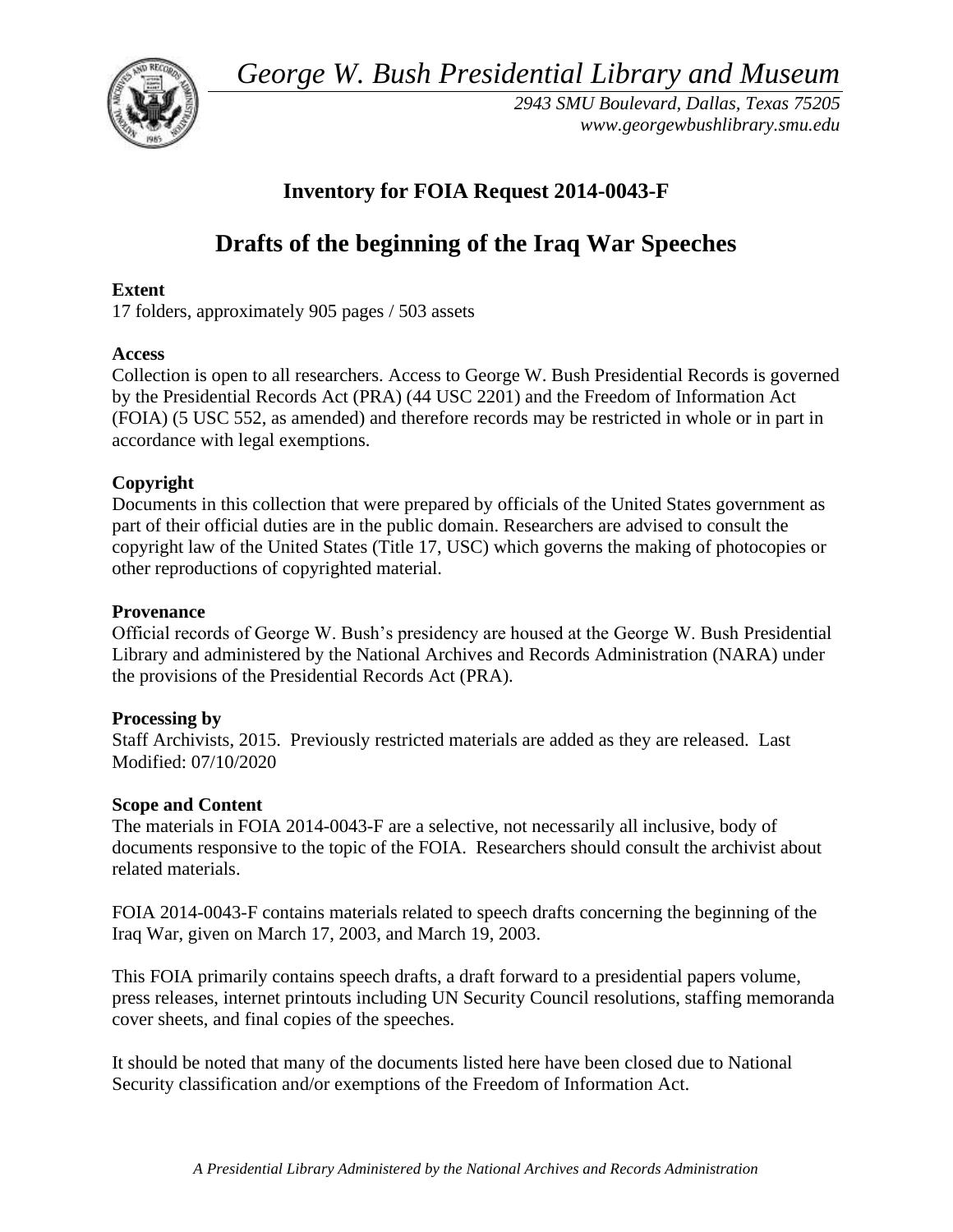#### **System of Arrangement**

 The materials in FOIA 2014-0043-F are a systematic body of documents responsive to the topic of the FOIA. Researchers should consult an archivist about related materials.

Documents responsive to this FOIA were found in these collection areas – White House Office of Records Management (WHORM) Subject Files, Staff Member and Office Files, and George W. Bush Presidential Electronic Records.

Staff Member Office Files are maintained at the folder level by staff members within their individual offices and document all levels of administration activity.

Staff Member Office Files are processed at the folder level, that is, individual documents are not selected and removed from a folder for processing. While this method maintains folder integrity, it frequently results in the incidental processing of documents that are not wholly responsive to the subject area.

WHORM Subject Files are processed at the document level.

The WHORM Subject File compiled by the White House Office of Records Management is comprised of a series of documents assigned a letter/number combination and filed in a subject category. A complete listing of the subject categories including a detailed description of each category is available in our research room and on our website at <www.georgewbushlibrary.smu.edu>.

The Executive Office of the President (EOP) instance of the Electronic Records Archive (ERA) contains electronic records created or received by President George W. Bush. These records are stored in Search and Access Sets (SAS) that represent their originating computer program, such as Exchange Email or the Worker and Visitor Entry System (WAVES). In addition to records captured from the White House's electronic systems, EOP-ERA also contains records from the home and shared drives used by White House staff.

George W. Bush Presidential Electronic Records are a unique segment preserved in an electronic system separate from the Electronic Records Archive (ERA). The records are processed by topic, printed, and filed in folders. Folders are arranged by Search and Access Set and thereunder by date.

 duties carried out by the George W. Bush administration and include record types such as email, George W. Bush Presidential Electronic Records contain electronic records created or received by members of the White House staff, as well as the Commission on Weapons of Mass Destruction. These frequently classified records document the daily constitutional and statutory email attachments, Night Notes, and cables.

The following is a list of electronic search results lists (SRLs) and folders processed in response to FOIA 2014-0043-F:

#### *George W. Bush Electronic Records*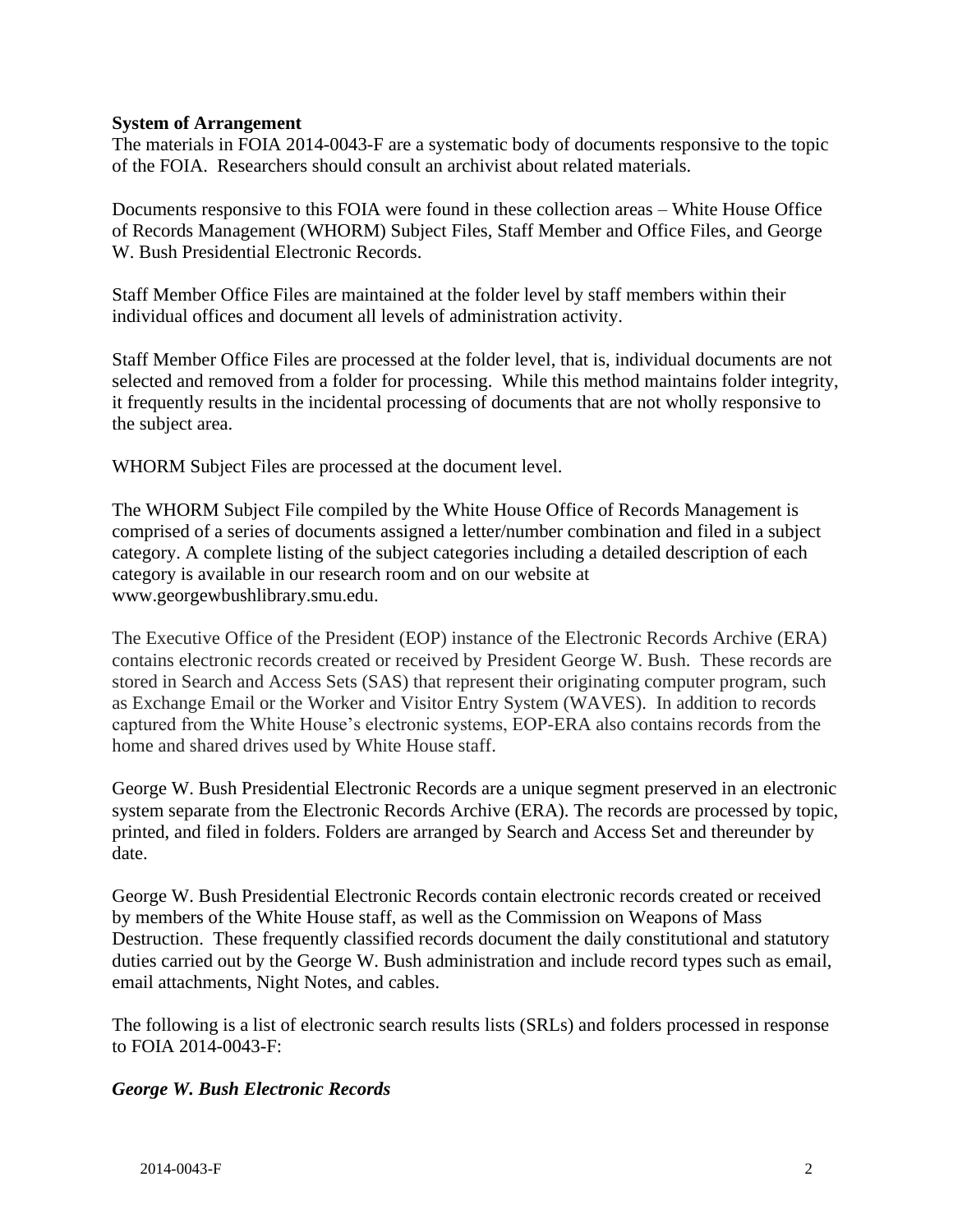ARMS contains 89 assets. Exchange contains 399 assets. WHO contains 15 assets.

#### *George W. Bush Textual Records*

#### **Box 1**

#### **Records Management, White House Office of**

Subject Files - CO080 (Iraq)

558868

558876

#### **Staff Member Office Files**

Communications, White House Office of

Bartlett, Daniel (Dan)

03/17/2003 Address to the Nation (on the future of Iraq)

Sforza, Scott

Address to the Nation (Monday - 03/17/2003)

Counsel's Office, White House

Gonzales, Alberto

Iraq: Statement on Future of Iraq

Miers, Harriet E. - Subject Files

Iraq Statement

[Notes and Drafts for speech announcing invasion of Iraq]

Speechwriting, White House Office of

Campbell, Anne

Iraq Statement, 03/17/2003 [1]

Iraq Statement, 03/17/2003 [2]

Address to the Nation, 03/19/2003

#### Drouin, Lindsey

Iraq Future, 03/17/2003

Military Action in Iraq, 03/19/2003

Staff Secretary, White House Office of the

Miers, Harriet E. - Presidential Remarks

Statement on the Future of Iraq, 03/17/2003; 763348 [1]

Statement on the Future of Iraq, 03/17/2003; 763348 [2]